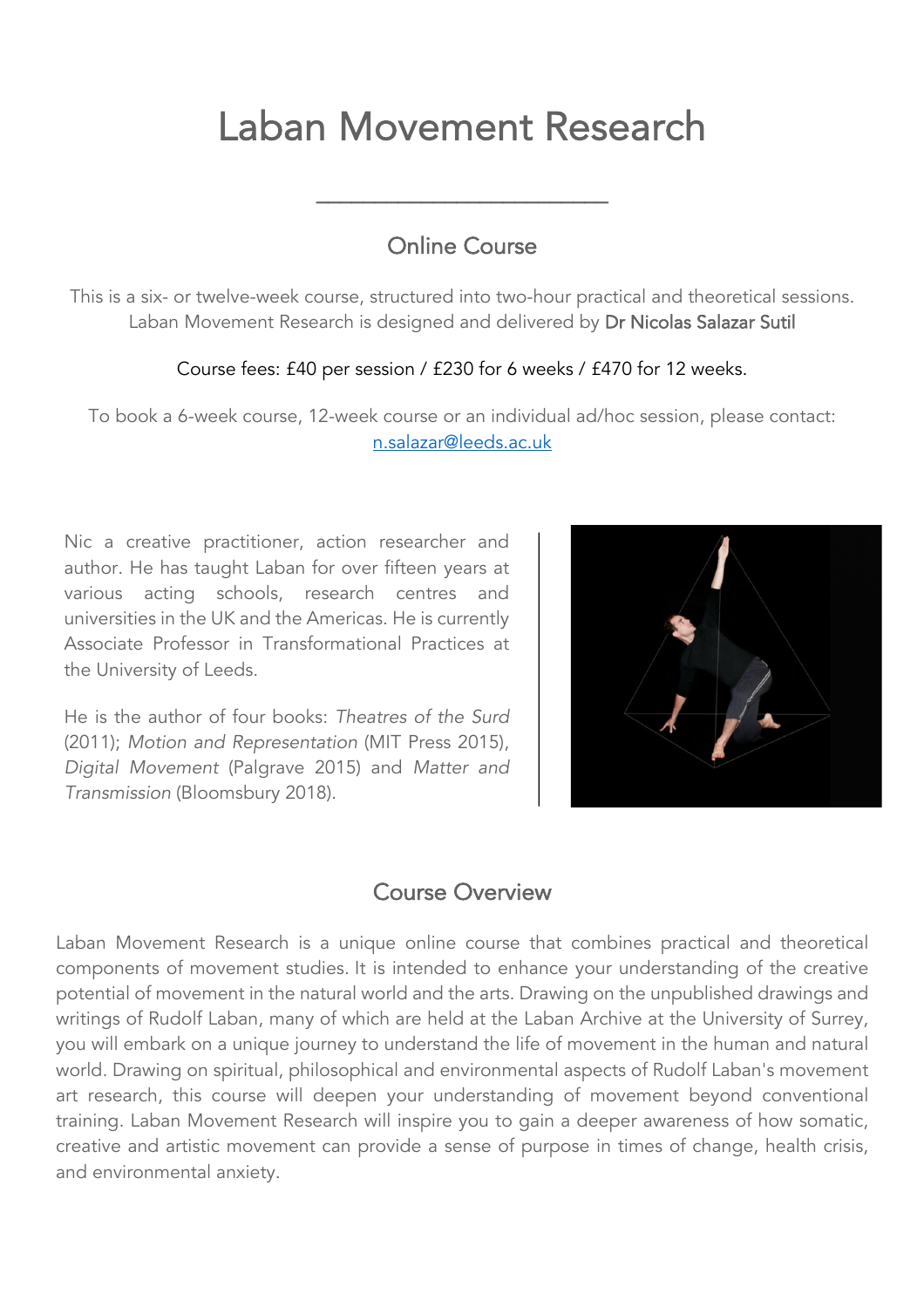#### Workplan: Six-week Course

| Week | <b>Workshop Title</b>      | Length  |
|------|----------------------------|---------|
|      | Choreosophy                | 2 hours |
|      | Space Harmony              | 2 hours |
|      | <b>Effort and Recovery</b> | 2 hours |
|      | Laban in Colour            | 2 hours |
|      | Nervous Movement           | 2 hours |
|      | Movement Psychology        | 2 hours |

#### Workplan: Twelve-week course

| <b>Week</b>    | <b>Workshop Title</b>       | Length  |
|----------------|-----------------------------|---------|
|                | Choreosophy                 | 2 hours |
| $\overline{2}$ | Laban and Nature            | 2 hours |
| 3              | Space Harmony               | 2 hours |
| $\overline{4}$ | Crystalline Movement        | 2 hours |
| 5              | Effort and Recovery         | 2 hours |
| 6              | The Dynamosphere            | 2 hours |
| $\overline{7}$ | Laban in Colour             | 2 hours |
| 8              | Chromatherapy               | 2 hours |
| 9              | Nervous Movement            | 2 hours |
| 10             | Laban's Scientific Writings | 2 hours |
| 11             | Movement Psychology         | 2 hours |
| 12             | Laban, Lacan, Lewin         | 2 hours |

#### **Contents**

# Choreosophy + Laban & Nature

These sessions explore the underlying ideas of Laban's work, which are steeped in neo-Platonic and neo-Pythagorean philosophy. We delve into the study of solid geometry and regular patterns in nature, a wisdom of cycles that Laban called "choreosophy". We will be consolidating a contextual understanding of Laban's work in relation to the Monte Verità movement, vegetarianism and other cultural influences that marked his holistic upbringing. We explore Laban's fascination for movement in nature, as well as his curiosity for natural shapes, patterns and flows. The twelve-week course will expand on Laban's spiritual philosophy as a practical movement craft. You will be led into a deeper exploration of Laban's wisdom of circles, whilst learning about choreosophy in relation to the works of D'Arcy Wentworth Thompson and Ernst Haeckel.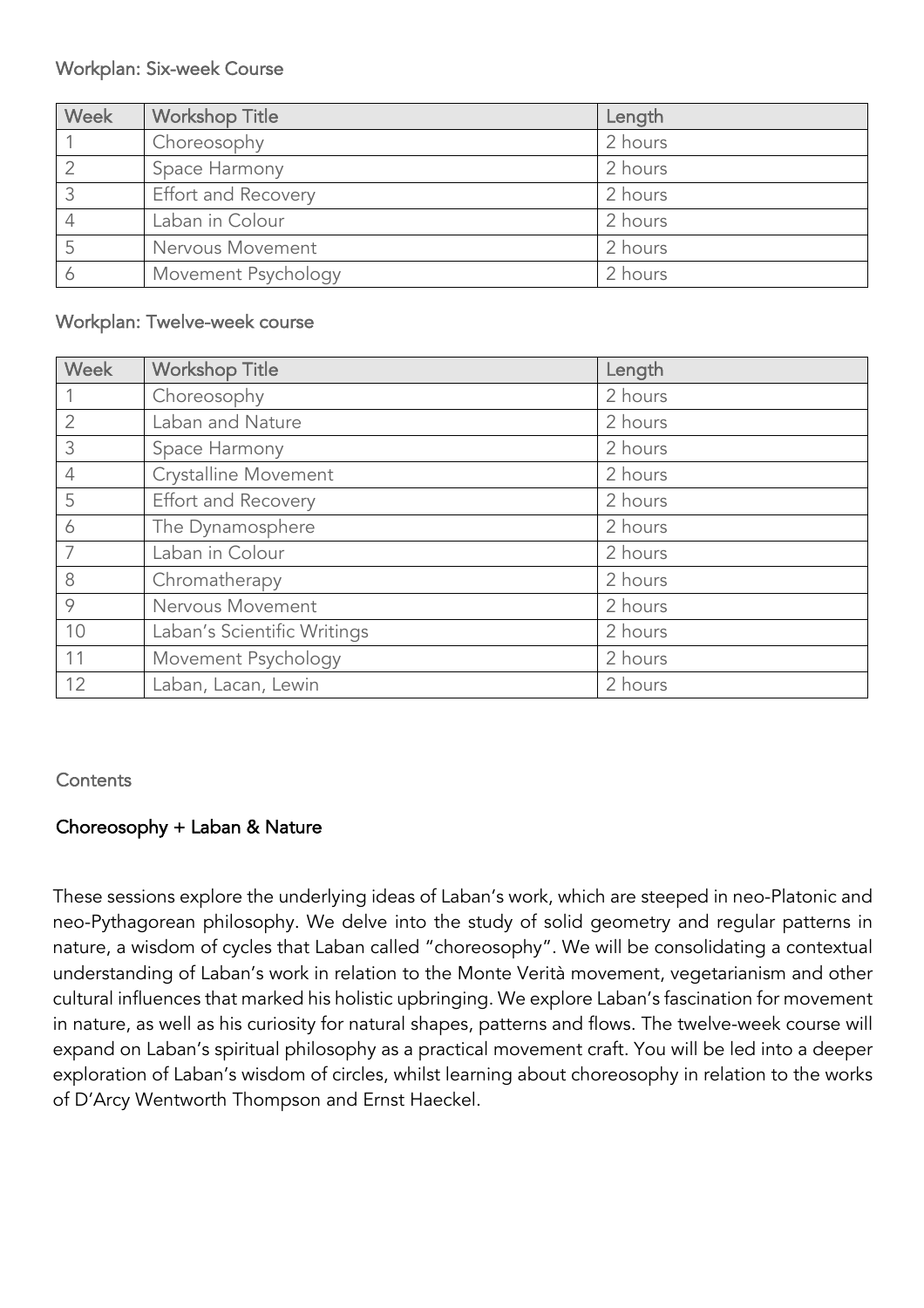#### Movement Harmony + Choreutics

These sessions focus on Laban's fascination with form and the relationships between morphogenesis, or the creation of form, across extensive and acoustic space. These sessions also delve into Laban's understanding of musical harmony, from where he developed his theory of harmonic movement. We explore Laban's scales as a somatic and meditative movement practice. We then relate Laban's scales to other systems based on the harmony between human and environment, most notably *feng shui*. The twelve-week course will deepen your understanding of movement harmony by delving into the book *Choreutics,* Laban's masterpiece. We will then look closely at Laban's studies of regular solids, particularly the icosahedron, which Laban chose as the most suited of the five Platonic solids for the practice of harmonic human movement.

# Effort & Recovery + The Dynamosphere

These sessions introduce you to Laban's theory of efforts in relation to two of his lesser-known works, his book *Efforts: Economy of Human Movement*, written with F.C. Lawrence in 1947, and his unpublished and unfinished book *Effort and Recovery*. We explore the Eight Effort Actions in relation to what Laban called "effort poetry," applying our understanding of efforts to the design of architectonic, sonic and movement forms. We delve into the counterpoint philosophy underpinning Laban's work, where "effort" is understood as the polar opposite of "recovery". What exactly is recovery, according to Laban, and how does the living body reabsorb energy to produce the rhythms of work and rest? The in-depth twelve-week course delves deeper into Laban's theory of topological shapes and knots, as part of his detailed theory of dynamic movement.

# Laban in Colour + Chromatheraphy

These sessions explore Laban's work as a visual artist and draughtsman. We look into Laban's unique theory of colour-coded movement. Based on unpublished writings and drawings, we dabble at Laban's colourful depiction of movement dynamics whilst advancing our understanding of the physical and energetic properties of colour. Over the twelve-week course, we will deepen our exploration of Laban's ideas surrounding light and colour therapy. You will be introduced to Laban's designs for a colour therapy machine, which he called the Chromatic Movement Dial. We will investigate Laban's experimental research into spectrobiology, astrological charts, and chromatic seasonal changes.

#### Nervous Movement + Laban's Scientific Writings

Over the course of these sessions, we explore the unknown theory of nervous movement in Laban's unpublished writings and delve into the importance that physiological movement, particularly sensation, pain and nerve function, played in his later research. In the twelve-week in-depth course, we will explore some of Laban's scientific writings in more detail, as we seek to fathom the importance of brain and nerve function in motor control. We will be relating Laban's work to his Soviet contemporary Nikolai Bernstein